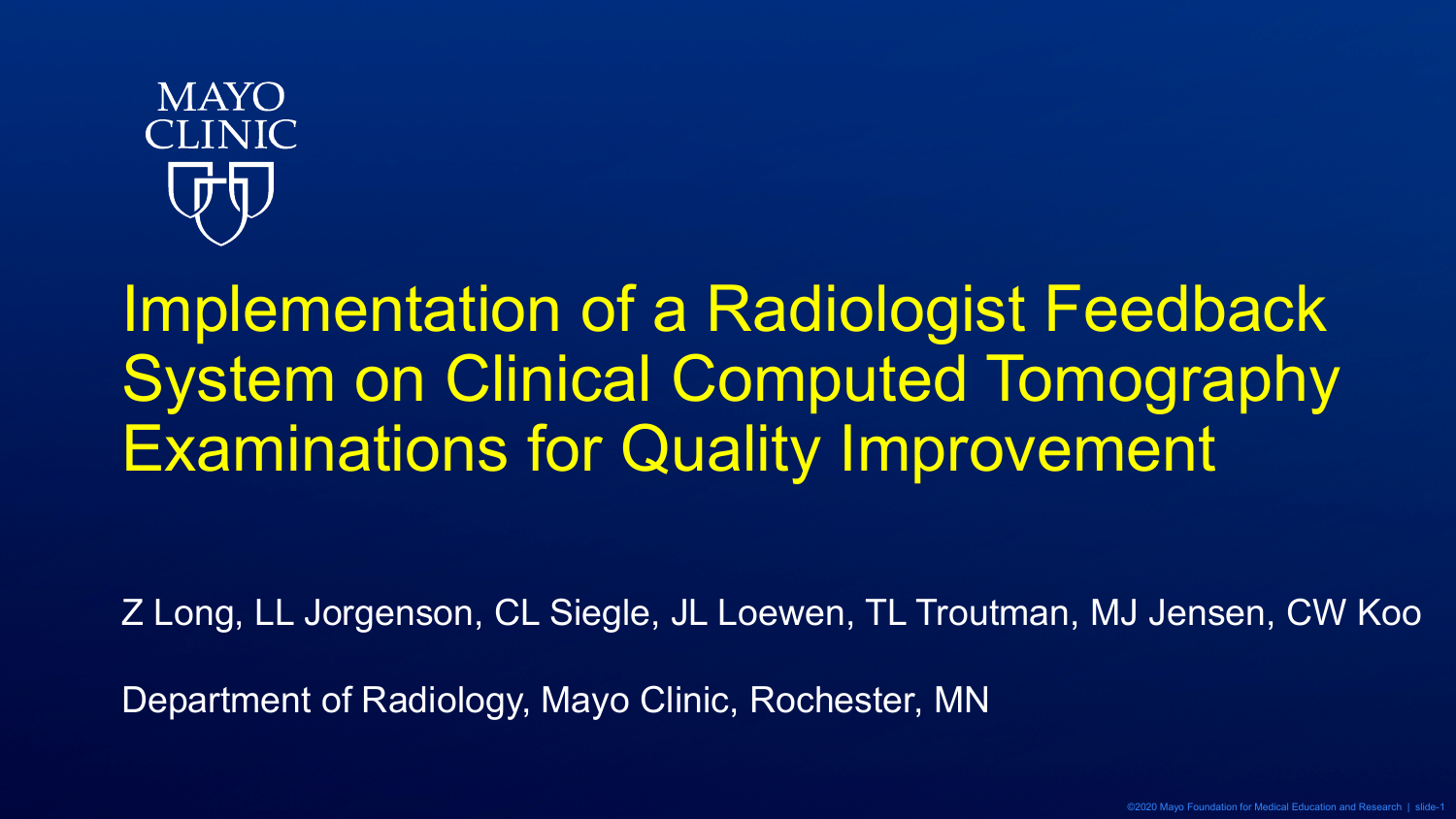# **Background**

• Technologists play a vital role in patient care [1]

• Radiologist input and feedback on clinical examination acquisition and reconstruction are invaluable [2-3]

• Aid in technologist education, image quality optimization and ultimately patient care

• This project aimed to establish a convenient and closedloop radiologist feedback system as a quality improvement tool in our CT practice



1. Towbin. RadioGraphics 2018;38:1872-87; 2. Ong et al. AJR 2017;209:W18-W25;

3. Goldberg-Stein et al. JACR 2018;15(10):1443-47;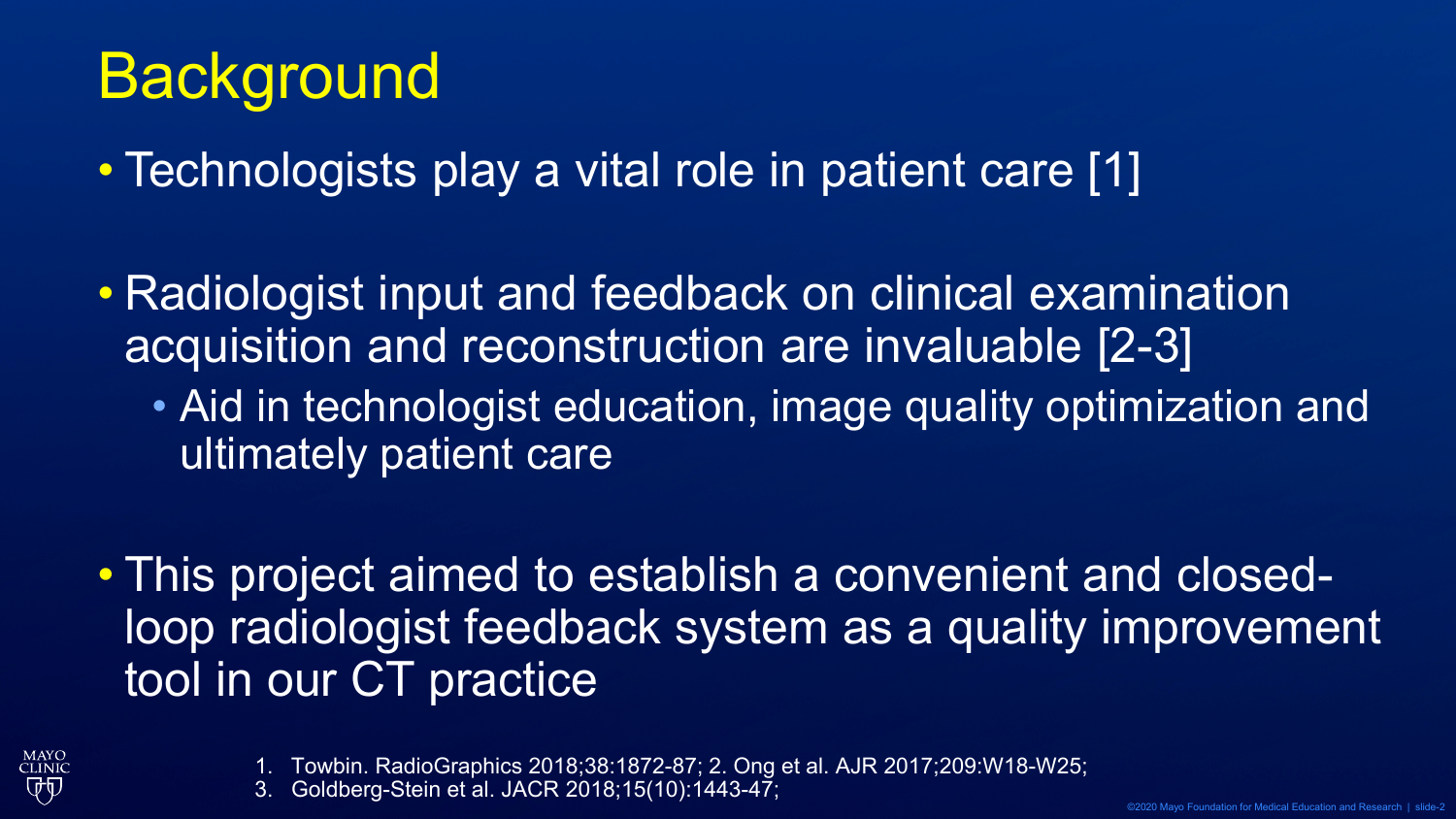## **Methods**

- A function integrated in the EHR was identified which allows easy workflow for radiologists to provide feedback on exam technical quality
	- Selection buttons for eight categories including complimentary feedback and specific quality issues such as artifact, technique and positioning
	- Free text option to provide details
- Its drawbacks also identified and solved accordingly
	- Feedback needs validation and feedback loop needs to be closed

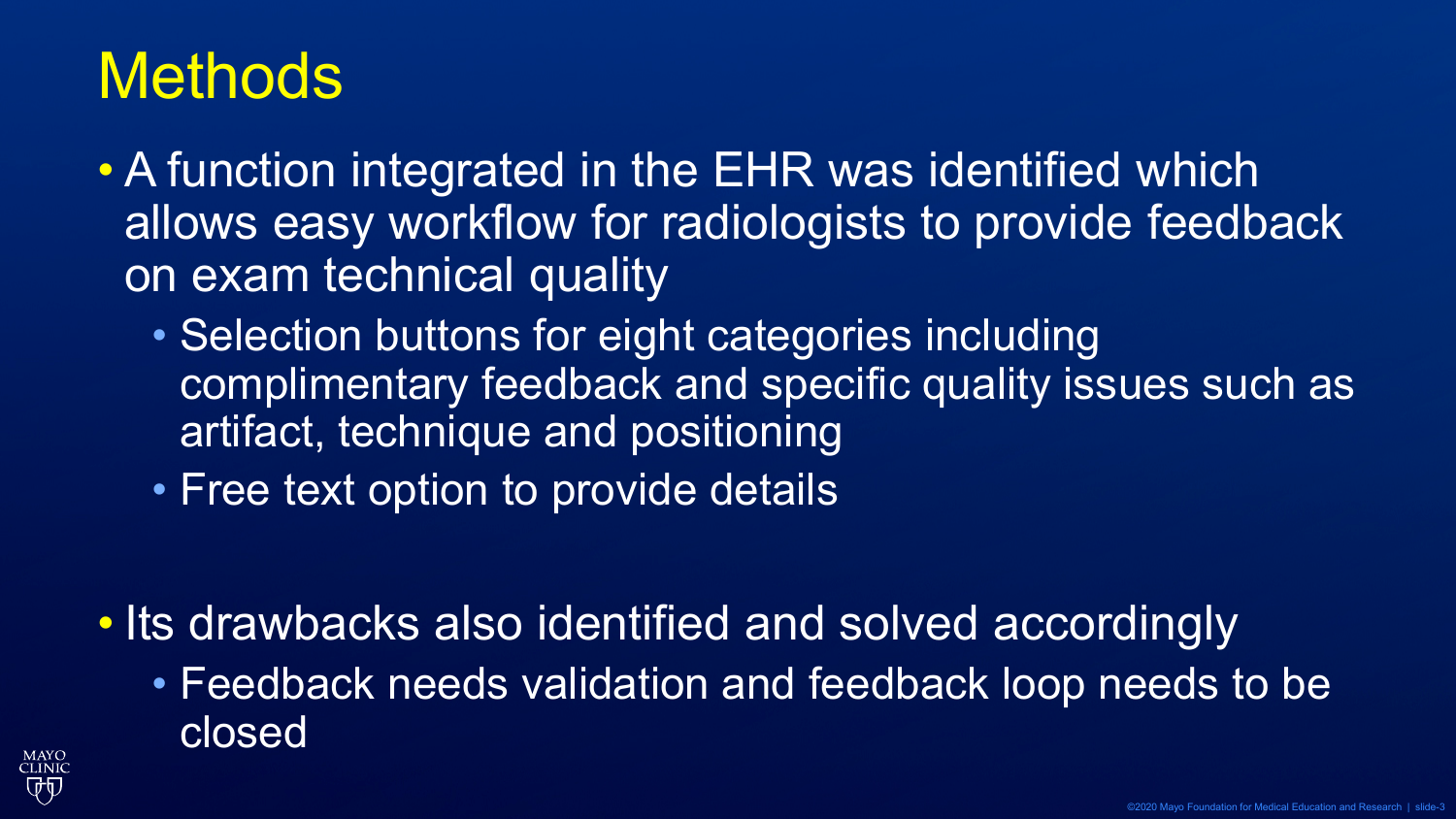### **Methods**



<sup>©2020</sup> Mayo Foundation for Medical Education and Research | slide-4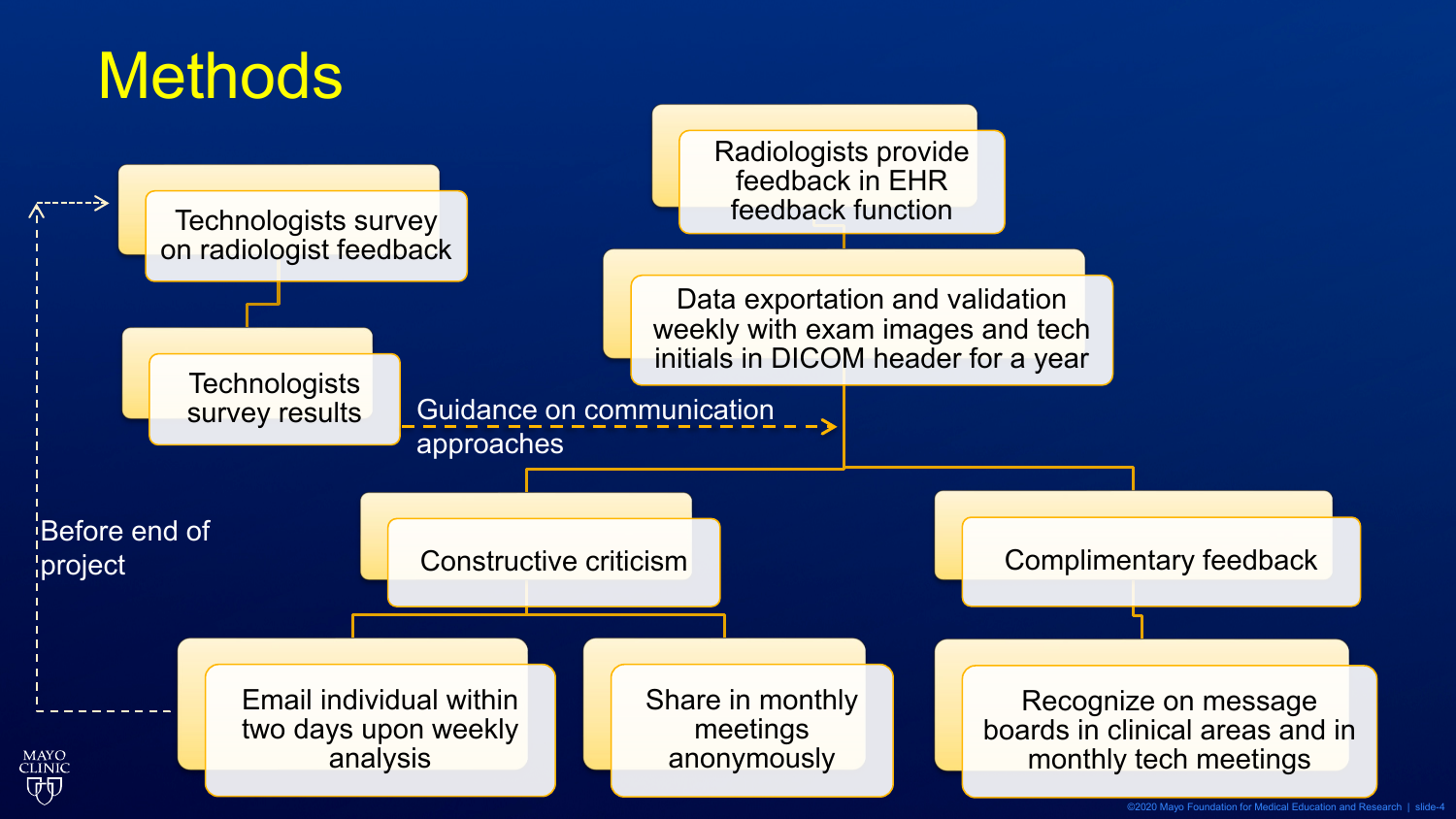## **Methods**

• Opportunities for further tech education identified • In-service session on common quality issues and CT artifacts

• Data were analyzed in terms of percentage of each category in the total number of feedback inputs before and after in-service education

• Final technologist survey conducted to evaluate their responses on receiving feedback at the end of the project

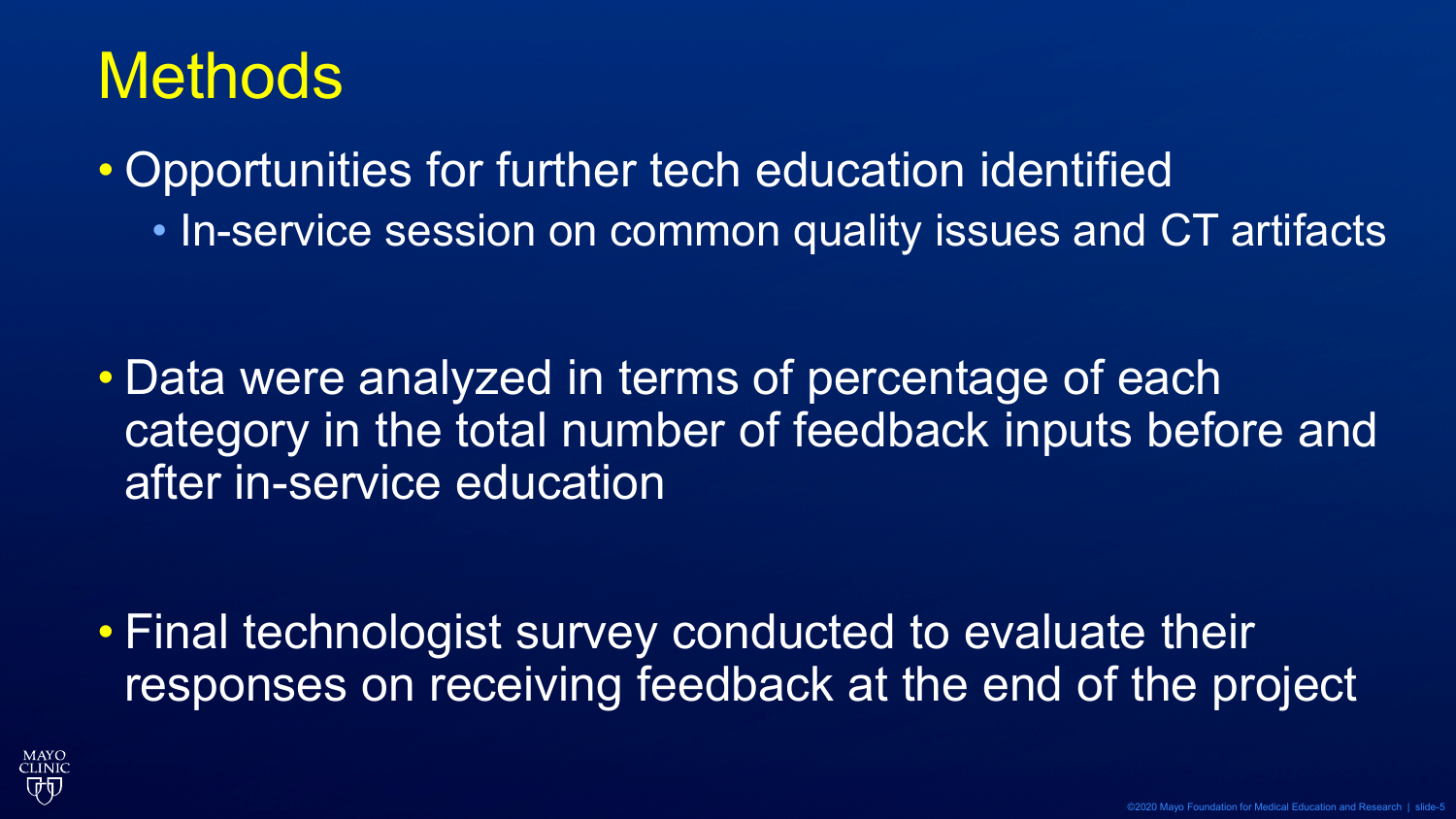### **Results**

MAYC

- 387 feedback inputs were received in the one-year duration from 67 radiologists
- Top three constructive criticism categories: technique (such as reconstruction error), other (such as issues with following radiologist protocol or instruction), and motion

**Overall Feedback Category and Frequency**

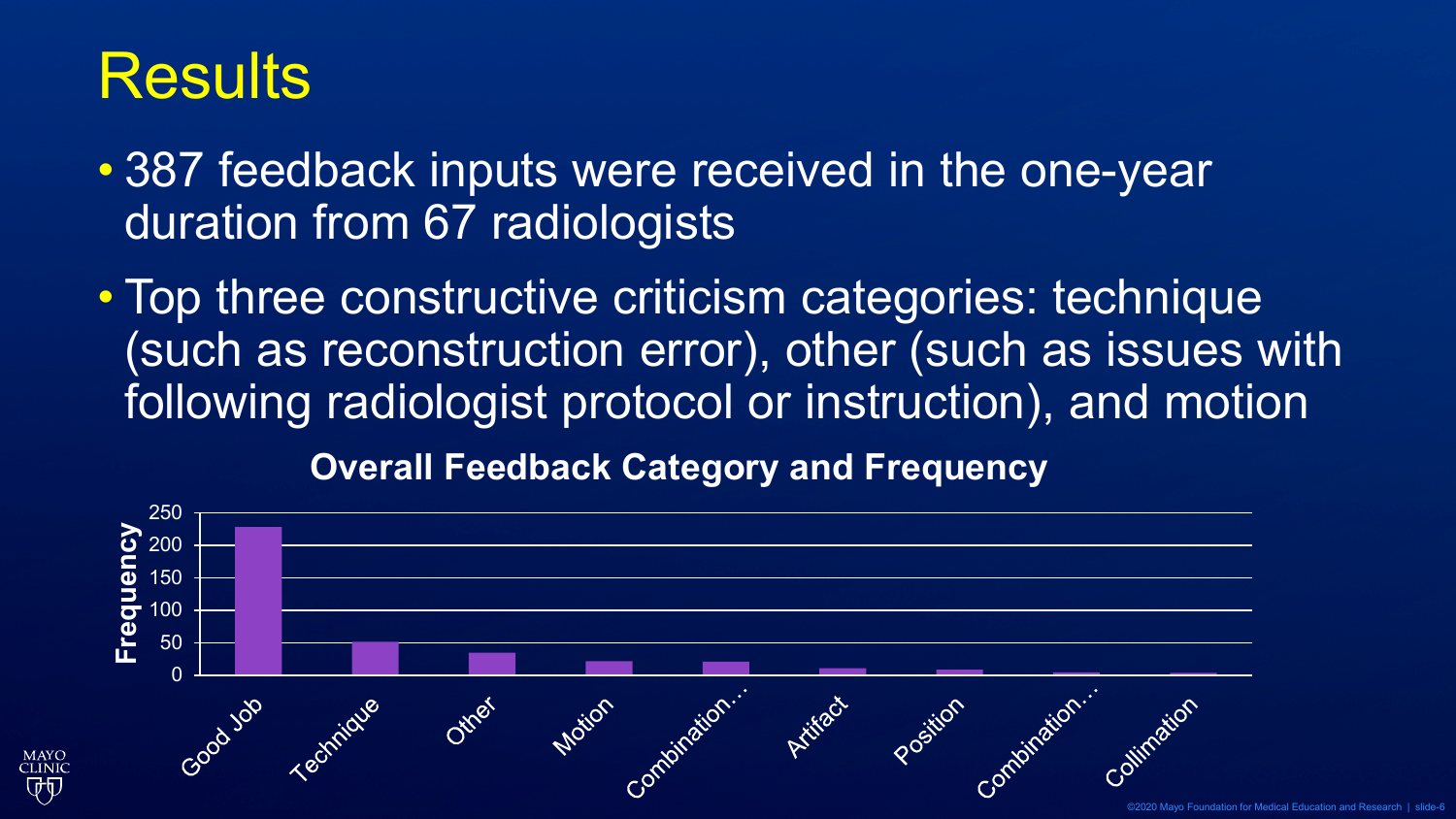### **Results**

MAYC

- The percentage of complimentary feedback increased from 49.7% to 67.6% after in-service education
- All constructive criticisms decreased significantly after education shown by a Wilcoxon Signed Ranks test (p<0.05)

#### **Radiologist Feedback Changes on CT Exam Quality**

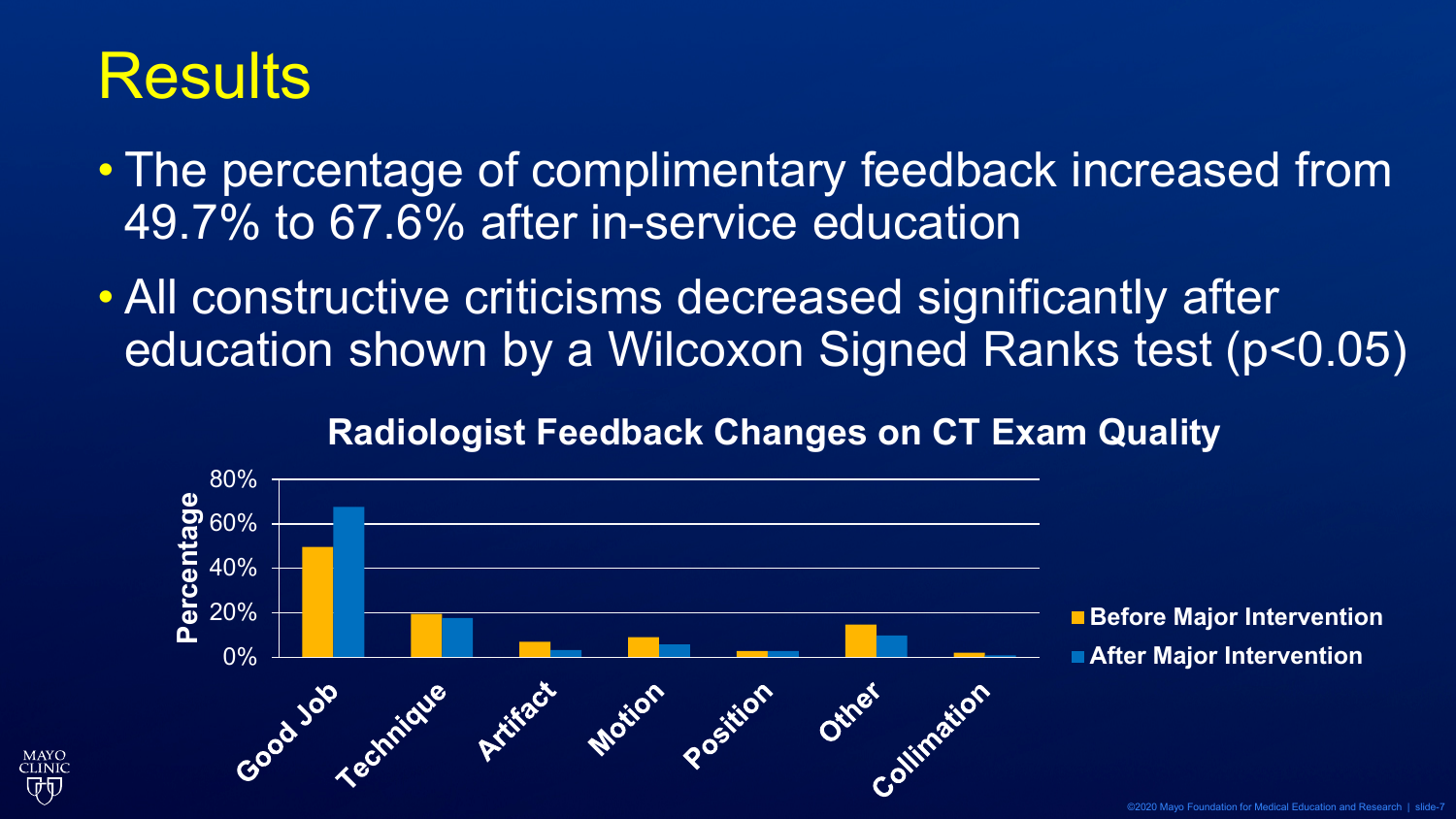# Results – Technologist surveys

• Survey prior to the project assessed the existing status of radiologist feedback, technologist opinions on feedback and how they would like to receive feedback

### • Survey at the end of the project demonstrated

- 72% indicated radiologist feedback were valuable sometimes or more often
- 80% would like to keep receiving feedback in the future

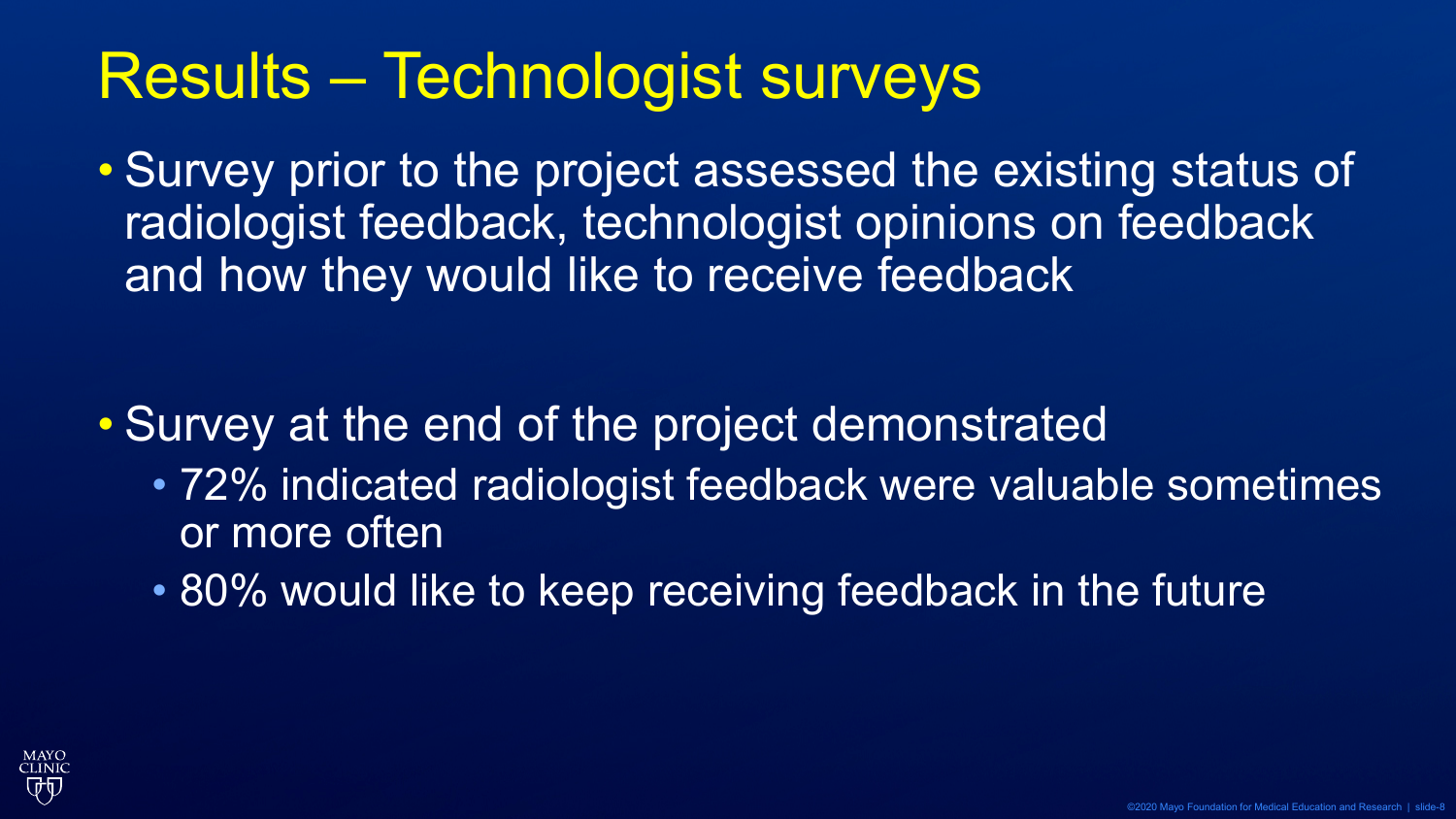# Conclusion and Discussion

• An easy, EHR-integrated and closed-loop system for radiologist feedback on CT examinations was established

• Feedback data and technologist survey results demonstrated improvement of exam technical quality and positive experience from technologists

• Text data from this project could aid in development of natural language processing algothrims to automate some of the communication steps